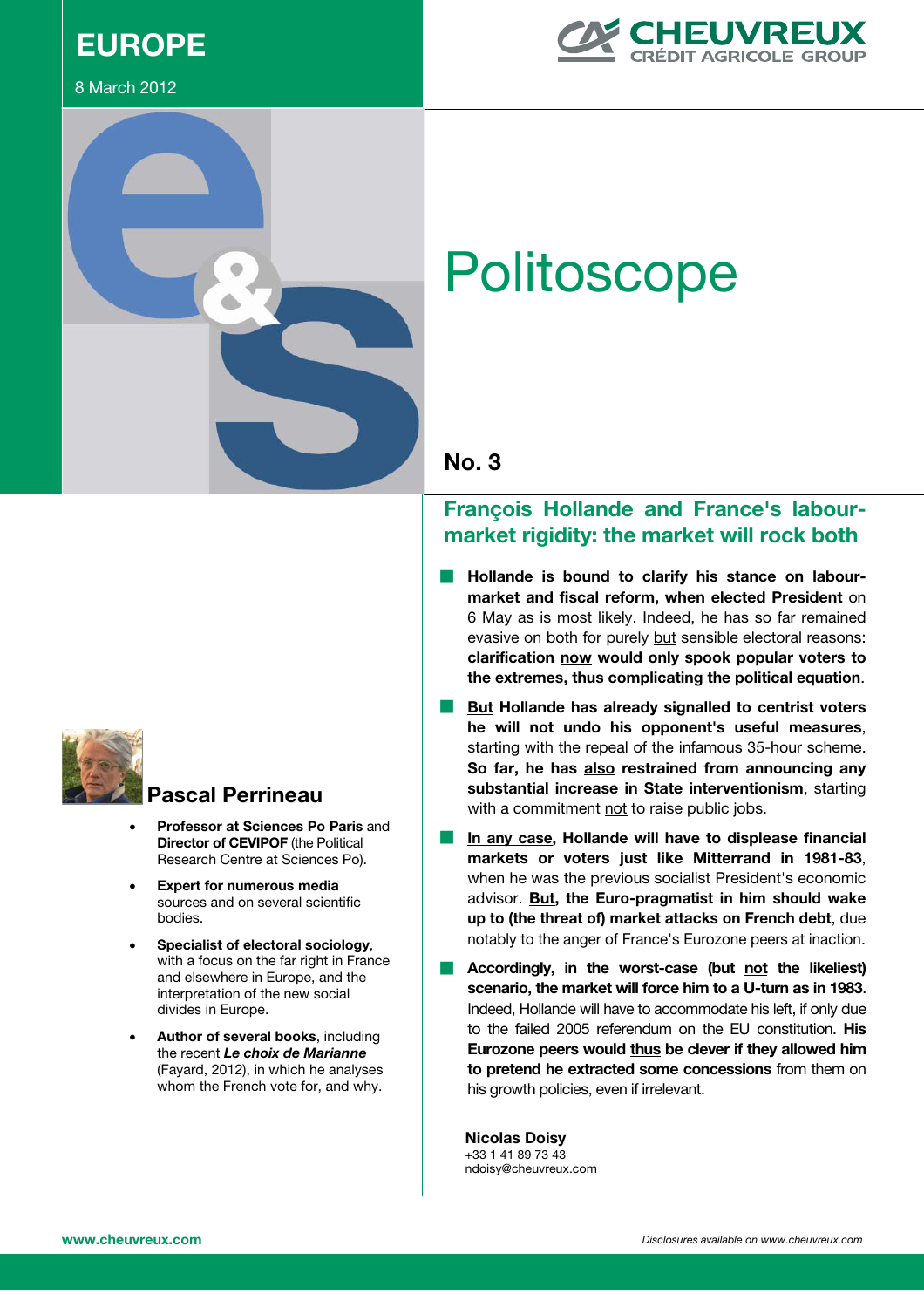# **CONTENTS**

| Back to the future: France's reform Big Bang will be<br>$\blacksquare$<br>forced by the market (Doisy)                            | 3 |
|-----------------------------------------------------------------------------------------------------------------------------------|---|
| The indispensable structural Big Bang needed by France should be<br>politically less problematic than in the 1980s                | 3 |
| The real issue will be the labour-market reform more than fiscal                                                                  |   |
| discipline and Eurozone membership                                                                                                | 5 |
| In the worst-case but not the likeliest scenario, pressure from Eurozone<br>peers and markets will force a U-turn as in the 1980s | 6 |
| II— Two hot topics in the French elections: the Euro and<br>the labour market (Perrineau)                                         |   |

### **CHEUVREUX'S ECONOMICS & STRATEGY TEAM**

| <b>Christopher Potts</b> | UK     | (44)-207-621 6640    | cpotts@cheuvreux.com    |
|--------------------------|--------|----------------------|-------------------------|
| Elisa Belgacem           | France | (33)-1-41 89 73 28   | ebelgacem@cheuvreux.com |
| <b>Nicolas Doisy</b>     | France | (33)-1-41.89.73.43   | ndoisy@cheuvreux.com    |
| <b>Edouard Garrana</b>   | France | (33)-1-41.89.73.42   | egarrana@cheuvreux.com  |
| Sue Raphaël              | France | $(33)-1-41.89.73.57$ | sraphael@cheuvreux.com  |
| <b>Nicolas Tremel</b>    | UK     | (44)-207-621 6642    | ntremel@cheuvreux.com   |

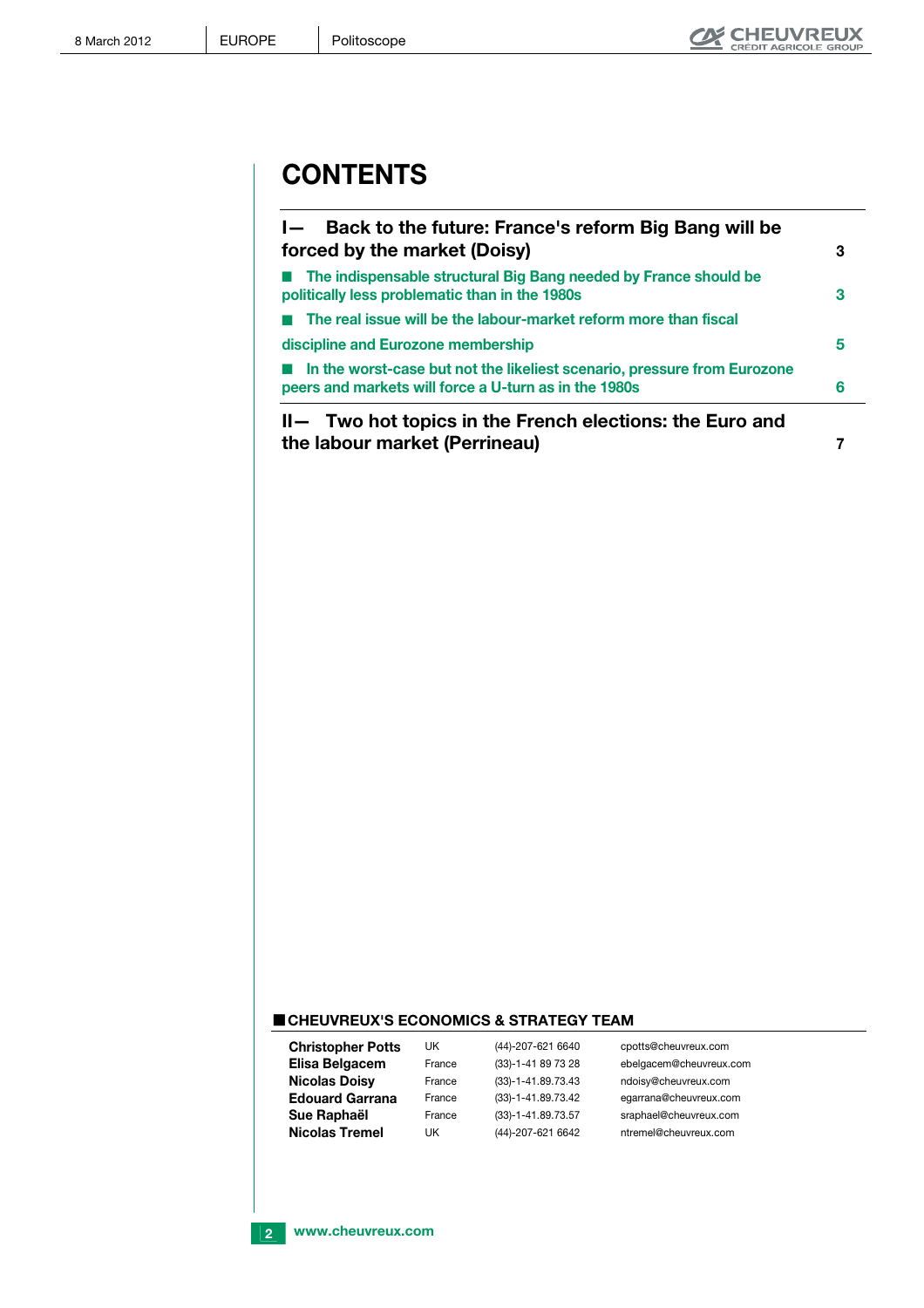# **I—Back to the future: France's reform Big Bang will be forced by the market (Doisy)**

# ■ The indispensable structural Big Bang needed by France **should be politically less problematic than in the 1980s**

When elected on 6 May, as is most likely<sup>1</sup>, Socialist François Hollande will have to **clarify his stance on two pressing issues: fiscal austerity and labour-market reform**. Indeed, he has remained pretty silent and/or evasive about his intentions on both counts for purely but sensible electoral reasons: he does not want to jeopardise the support he enjoys from popular voters and thus risk losing the election for being too transparent.

**This ambiguous stance makes sense until the presidential and general elections are over, as clarification now would only spook popular voters to the extremes**. Indeed, as shown by Chart 1, swing voters tend to move from François Hollande (moderate left) to Marine Le Pen (extreme right) on the assumption that these two candidates do not intend to reform the labour market and submit public finances to the new Treaty.

**Nicolas Sarkozy is somewhat bolder and more transparent on the fiscal and labourmarket issues, but is also widely seen as losing the presidential ballot**. Back in 2007, he was elected on a supply-side platform, but did not deliver on it. Logically, he is not getting much credit among centrist voters for this more open stance today. In addition, the economic crisis makes his platform unpalatable for the popular voters he is fishing for.

**While shrewd from an electoral point of view, Hollande's strategy is sure to backfire once elected: either popular voters or financial markets will be disappointed**. Just like in 1981-83 for François Mitterrand, the previous socialist President (see Box 1), François Hollande will have to displease either financial markets or voters right after the end of the 2012 electoral cycle, as he is sure to be unable to reconcile both.



Source: BVA, CSA, Harris, IFOP, LH2, Opinion-Way, TNS Sofres

1 See Politoscope No.1 " The French 2012 elections: an upcoming shift back to the left".

j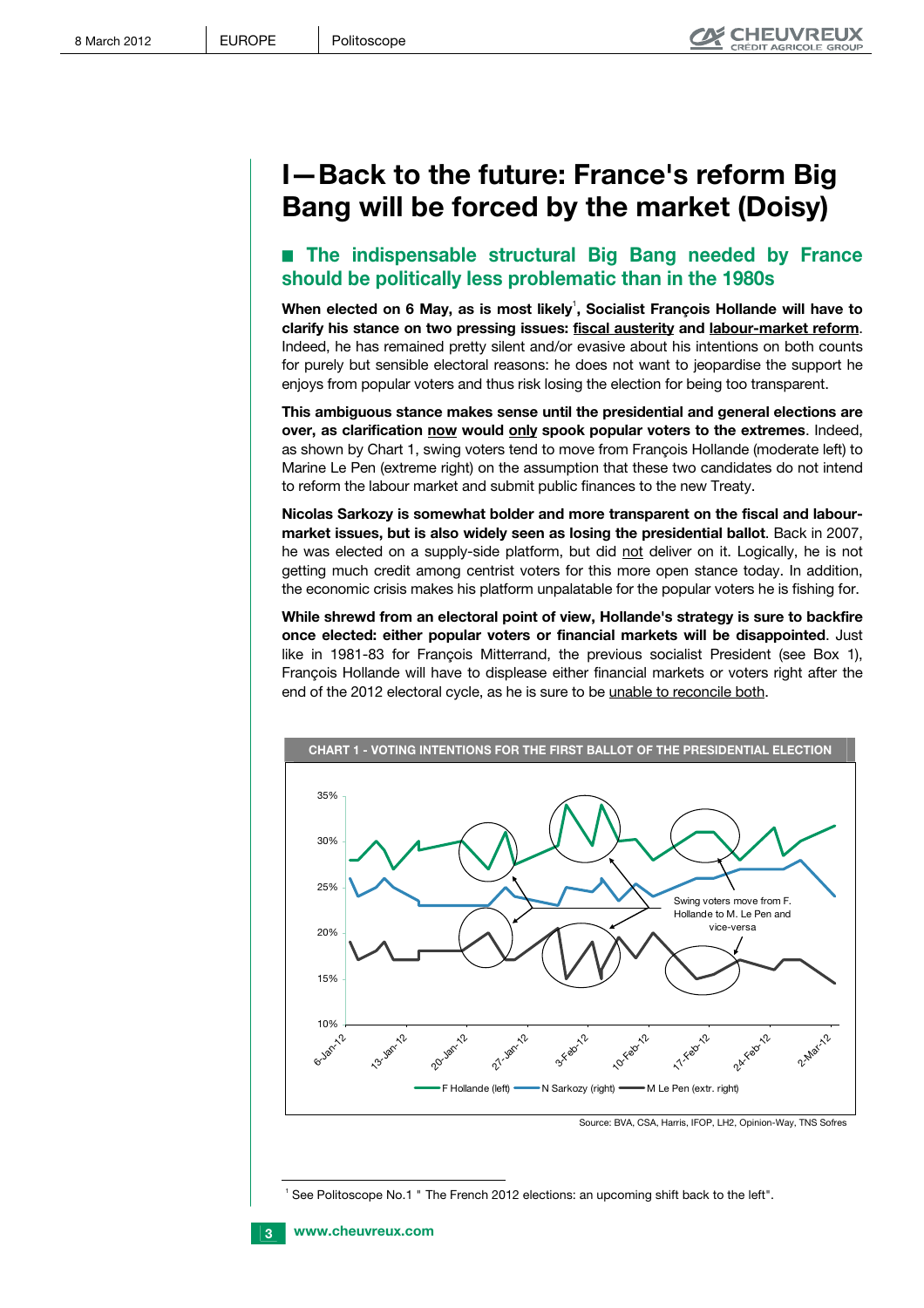**Warned early as a politician of the risks of upsetting both financial markets and Germany, Hollande knows he will eventually have to give in to the latter's demands** (see Box 1). Indeed, market pressure will not relent until France clarifies its stance regarding the Euro(pean) project. With not much bargaining power to resist Angela Merkel, due to the poor shape of the French economy, Eurozone membership will prevail, as in 1983.

### **Box 1 – François Mitterrand (1981-95): The U-turn of a Keynesian Socialist turned pragmatic by the market**

Back in 1981, Socialist François Mitterrand was elected President on a very left-wing platform that included the nationalisation of the banking and insurance sectors plus a Keynesian stimulus, just when interest rates were rising due to Volcker's anti-inflation stance. For the next two years, he stuck to this political line until he was forced to make a U-turn, after being humiliated under market pressure at the Versailles G7 meeting held in 1982.

In March 1983, his party lost the crucially important municipal elections (as these were the first politically important elections since 1981) by a humiliatingly large margin. François Mitterrand was thus forced to change his mind after uselessly devaluing the French Franc three times in a row, in 1981-83. This U-turn is still remembered today in French public opinion as "*le tournant de la rigueur*" ("the austerity turn").

From then on, François Mitterand's economic policy was exclusively focused on restoring export competitiveness and controlling inflation and public finances without resorting to quick fixes like devaluations. The austerity measures imposed on the French populace included price and wage controls as well as the creation of the first flexible labour contracts next to the sacro-sanct permanent contract<sup>2</sup> to try and contain unemployment.

In March 1986, François Mitterrand also lost the next general elections (for the *Assemblée nationale*, the lower chamber of Parliament) to his right-wing opposition and thus became a lame-duck President for the next two years. During these two years, Prime Minister Jacques Chirac led an even more market-friendly economic policy, including large privatisations and the repeal of the so-called "*autorisation administrative de licenciement*" 3 .

When re-elected in 1988, François Mitterrand did not even try to undo the reforms put in place by the previous government led by Jacques Chirac, in particular because the Communists had declined to take part in the new Socialist government. Having to make do with a more centrist parliamentary majority, François Mitterrand decided to continue the so-called "*politique de désinflation compétitive*" (competitive disinflation policy).

In 1981-83, François Hollande was very privy to Mitterrand's U-turn, especially in March 1983, as he was an economic adviser to President François Mitterrand, when the latter eventually decided France would stay in the European Economic Community (EEC). In 1983-86, François Hollande remained highly privy to Mitterrand's U-turn and subsequent electoral disaster as the head of the government spokesperson's private office.

With France likely to be confronted to the same need for sensible economic policies from July 2012 as in 1981-83, it would be pretty unlikely that François Hollande has forgotten the lessons of his formative years. In particular, the lesson that hesitating for too long between two policy options is very costly for an economy under market pressure and that, in such circumstances, the best policy has to be clear-cut and Euro-friendly.

The "*autorisation administrative de licenciement*" was a procedure whereby a company had to get an authorisation from the local representative of the Ministry of labour in order to lay off workers.



j

<sup>2</sup> The French permanent labour contract is the famous "CDI" which stands for "*contrat à durée indéterminée"*, i.e. open-ended labour contract. Among the many new flexible labour contracts introduced in France over the past two decades and a half, one has become central: the infamous "CDD" or "*contrat à durée déterminée*", i.e. fixed-term labour contract. 3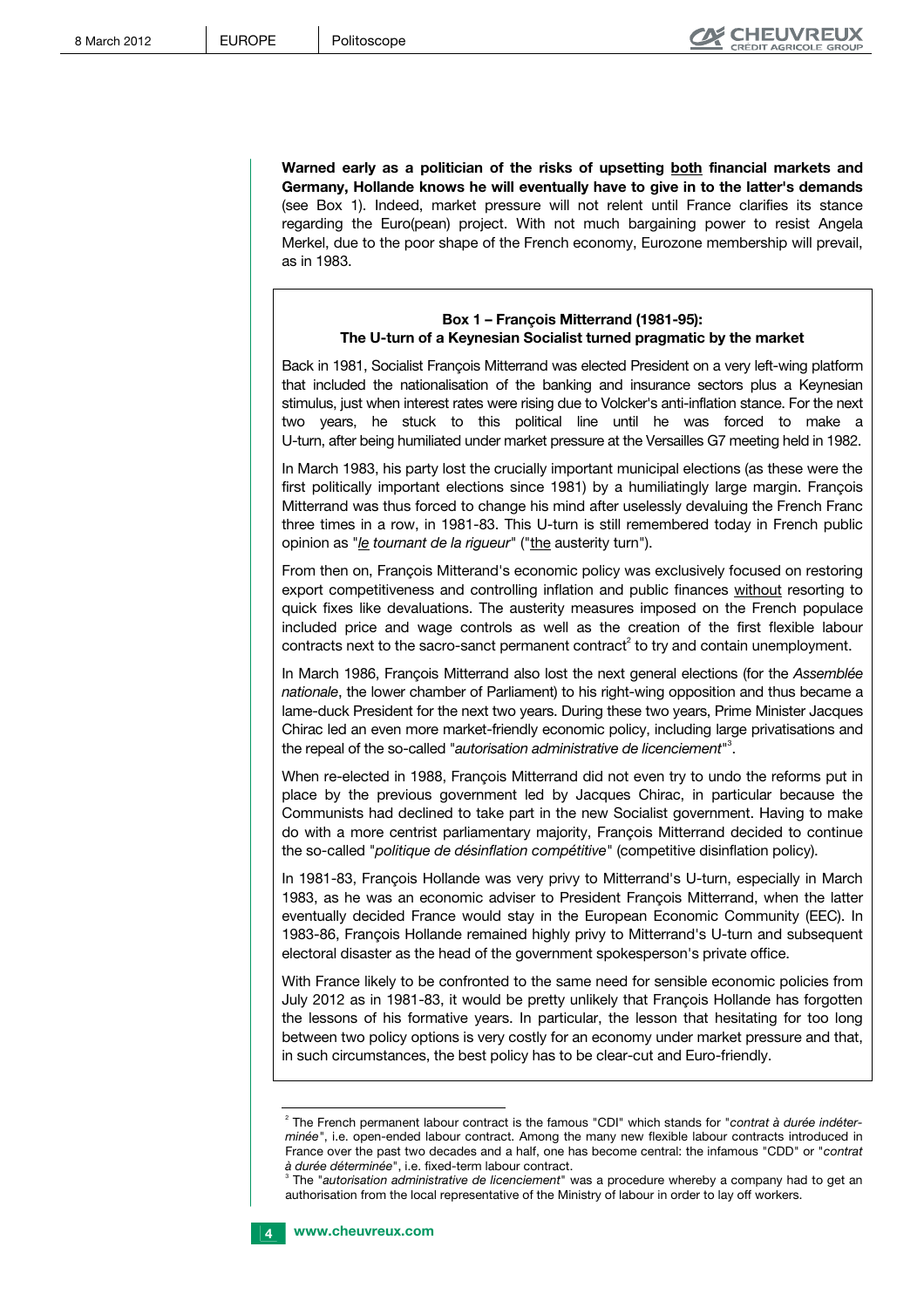# **E** The real issue will be the labour-market reform more than **fiscal discipline and Eurozone membership**

**France's over-riding objective will be to remain in the Eurozone but also, and as importantly, to continue playing the role of the bloc's co-sponsor with Germany**. Over the past three decades since the "*tournant de la rigueur*" of 1983, this objective has been blindly pursued by every French President (starting with François Mitterrand), be it at the price of high unemployment. François Hollande will surely be no exception to this rule.

**Very unfortunately for François Hollande, the need for labour-market liberalisation is the direct result of Eurozone membership, so that none can go without the other**. Indeed, to a degree in gravity, France's economic situation is no different from that of Italy. Whoever he is, the next President will thus have to streamline public finances as well as foster growth, both of which call for ambitious fiscal and labour-market reform.

**Since Hollande's proposed growth policy is sure to fail, it is probably meant as a trick to avoid the labour-market issue during the campaign and a sweetener beyond**. Intended to "re-industrialise" France with public subsidies for the hiring of young workers and R&D, it will not sufficiently reduce France's cost-competitiveness disadvantage anytime soon. Indeed, it has taken Germany a decade of tough reforms to do so.

**Thus, the only issue is whether François Hollande will even attempt to stick to his promises or whether he will willingly renege on them as soon as elected**. Common sense would advise him to go for the indispensable labour- and service-market liberalisation right away. But Hollande's innate cautiousness and his party's politics will apply the brakes: as a result, only an external constraint will tip French policy in the right direction.

**With Germany having liberalised its labour market recently (and Spain and Italy now following suit), François Hollande will likely have very little choice on this issue**. Indeed, not addressing it when everyone else was doing the same was not a problem, back in the 1980s and 1990s (see Box 2). But this time, France would face its Eurozone partners' anger (and that of the market) by refusing to implement a reform others had/have to.

### **Box 2 – The failed liberalisation of the labour market in France and continental Europe during the 1980s and 1990s**

In the second half of the 1980s, when the rise in unemployment appeared inexorable, many European governments (starting in France) felt squeezed between the popular demands for employment protection and the need to cut some slack to companies regarding their headcount. They succeeded in reconciling both… but only for a while.

Indeed, instead of going for a single flexible labour contract as the United Kingdom or Ireland did at the time, continental governments decided to introduce a second tier of very flexible fixed-term labour contracts. This strategy proved a winning one to the extent that the demands of companies and employed workers were satisfied.

However, it proved counter-productive to the extent that it reinforced the rigidity of the main open-ended labour contract and forced commensurate additional flexibility on workers under the second-tier fixed-term contracts. In other words, the protection of incumbents came at the price of rising flexibility and unemployment for young and old workers.

The British and Irish cases are living proof that, like it or not, the only really effective labour-market reform has to offer only one sufficiently flexible labour contract for companies to optimise their headcount. Very importantly and contrary to a widely held view, liberalisation does not have to come at the expense of workers' fundamental rights.

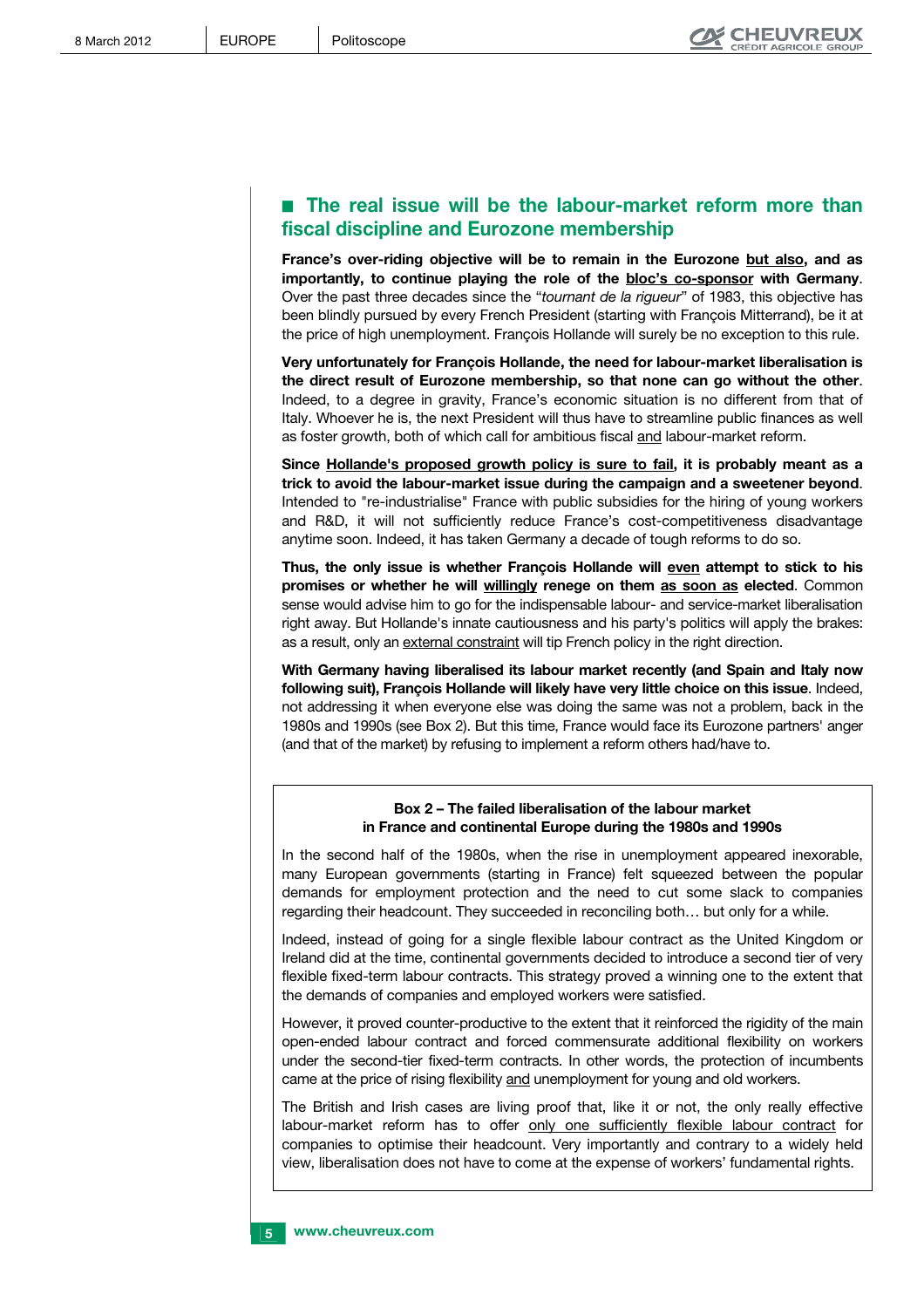## ■ In the worst-case but not the likeliest scenario, pressure from **Eurozone peers and markets will force a U-turn as in the 1980s**

**If only because of the failed referendum on the EU constitution in 2005, François Hollande will have to navigate through opposing forces running through the left**. Then, the Treaty was rejected because it aimed at enshrining free markets as a founding principle of the EU through the inclusion of the Services Directive in the Constitution<sup>4</sup>. This rejection was a manifesto of typical French (left- and right-wing) anti-market prejudice.

**In this respect, it would prove politically helpful if his Eurozone peers allowed Hollande to pretend he extracted some concessions from them, even if irrelevant** in reality. Hollande's demand for a renegotiation of the treaty would thus be used to trick the French public into accepting less palatable reforms, including the labour market. Allowing him to claim his growth policies were included would thus be just a political sweetener.

**Thus, the worst-case (though unlikely) scenario is that France will resign itself to labourmarket liberalisation, only after such inefficient growth policies proved useless**. This would hopefully unfold over a few months (and not years as in the 1980s) without too much social unrest. A possible (and unfortunately desirable) catalyst for such a U-turn would be a substantial and unstoppable rise in unemployment, in particular for young people.

**Another efficient catalyst in this context would be the market pressure likely to follow if Hollande were to prove too hesitant to go for a bold enough reform platform**. An unpleasant prospect for a freshly-elected President, this should prove a powerful incentive for him to avoid playing stupid games with markets. The alternative (relentless market attacks) should quick enough prove sufficiently close to the worst-case scenario.

**The ultimate guarantees for a better-case scenario are twofold: François Hollande must remember 1981-83 and has always been a convinced European at heart**<sup>5</sup>. This should help him make the choice of effective pro-growth reforms such as cutting public spending and liberalising the labour (and services) market(s) one way or another. The real challenge for him here will be to find the political formula to sell it to the French public.

**François Hollande has already signalled to centrist voters that he will not undo some of his opponent's most symbolic and useful measures (if and) when elected**. In particular, he has made it known that he will not reinstitute the infamous 35-hour scheme that has been undone by Nicolas Sarkozy<sup>6</sup>. He also has explicitly subscribed to the fiscal deficit reduction path agreed by Nicolas Sarkozy with his Eurozone peers.

\*

**He has so far restrained from committing to anything substantial in terms of pleasing the supposed appetite of his popular electorate for State interventionism**. He has also been rather prudent not to elaborate on how he would reduce the deficit, just like his opponents. He has proposed only marginal amendments to his opponent's reform of the pension system or staffing policy with no increase in the number of public jobs.

**All in all, François Hollande's only ambiguity so far is not to have made any proposition of supply-side reforms, regarding labour-market rigidity in particular**. While he cannot be blamed for being tactical, clarification will be needed soon after the elections. (The threat of) market attacks on French sovereign debt markets due to France's Eurozone peers' anger at inaction should suffice to force the Europhile pragmatist in him.

Nicolas Doisy

<sup>&</sup>lt;sup>5</sup> In 1993-97, Hollande presided over Jacques Delors' political think-tank, the *club Témoin*".<br><sup>6</sup> In a different but highly symbolic matter (feming and defense polity), ha has let it luceurs <sup>6</sup> In a different but highly symbolic matter (foreign and defence policy), he has let it known that he will not repeal Sarkozy's decision for France to reintegrate NATO's integrated command.



j

<sup>4</sup> The Services Directive (aka the Bolkestein Directive) aimed at completing the European internal market by liberalising non-financial services but was substantially watered down after the French referendum.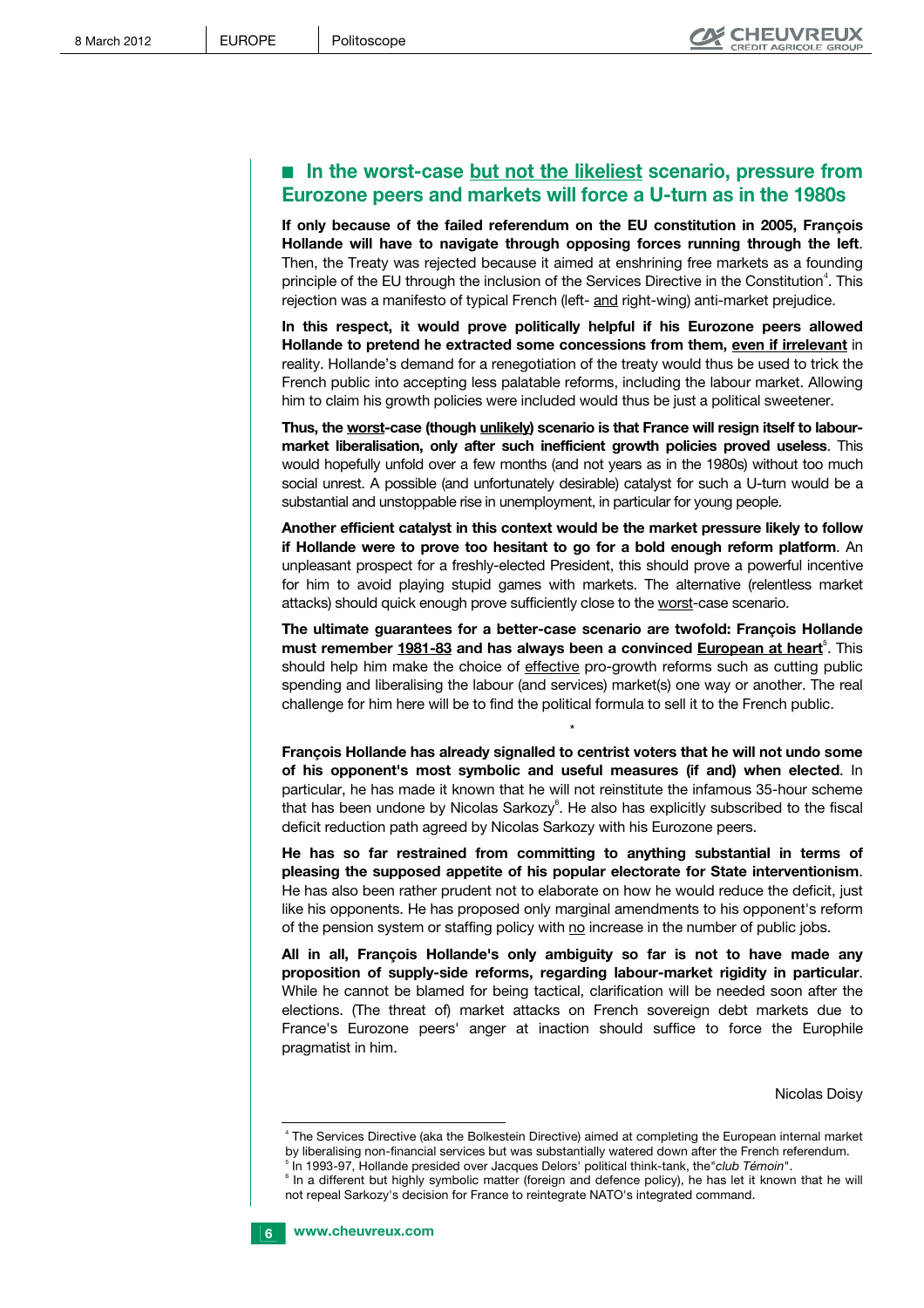# **II— Two hot topics in the French elections: the Euro and the labour market (Perrineau)**

**For several months now, voting intentions for the French presidential election (on 22 April and 6 May 2012), have been pointing to a victory for the Socialist candidate**, François Hollande, who is expected to obtain the most votes in both the first and second ballots. However fragile or reversible these voting intentions may be, in a French and European context in which volatility of the electorate is a stark reality, we nevertheless must envisage the prospect of a victory of the Socialist candidate and the impact that it could have on the economic and social situation in France.

**The French Socialist party has traditionally been viewed as unique among the European left wing: it has always been strongly attached to the "socialist" label**. Albeit defined as "left-wing reformist", it dismisses the term "social democrat", and has never showed any sympathy towards the "third way", promoted in the UK by Tony Blair and Anthony Giddens. It is thus useful to examine how François Hollande, if he were to win the next presidential election, envisages politics in France at an economic and European level.

**On a European level, one of the strong points of European politics that the Socialist candidate wants to put in motion relates to a renegotiation of the European treaty** resulting from the Summit of 9 December 2011, which, with the exception of the UK and the Czech Republic, decided on a reform towards faster economic and budgetary integration of the euro zone countries.

**This approach reminds us of the demand for a revision of the euro zone Stability Pact presented by the Socialists during the general elections campaign of 1997**. The Treaty on Stability, Coordination and Governance that was approved by 25 heads of State is the fruit of complicated negotiations on extremely sensitive subjects. It is an essential mechanism which – beyond the message that it sends to Europeans – attempts to reassure players within the system such as the European Central Bank, European Commission, or the financial markets.

**Calling into question this balance will not be an easy task and could appear "counter-productive", particularly vis-à-vis financial markets and rating agencies**. Combined with other proposals, this demand for renegotiation contributes to undermining the image of the Socialist candidate as a responsible administrator. The proposals on the nuclear issue, public spending and increasing the number of civil servant jobs, along with the planned measure to create government-subsidised jobs for youths, constitute measures that reinforce interrogations over the status of the Socialist candidate's project.

**Will Hollande's promises ultimately be sharply scaled back, or not kept, or are they premises of public policy that will be implemented, with a risk of destabilisation?** This hesitation can create tumult among centrist voters, whose European bent is known. It is true that this type of strategy corresponds to Mr Hollande's will to clearly reposition himself on the left and please the left-wing players that will support him as of the first presidential round (the popular left-wing Socialist deputy Arnaud Montebourg, for example) or those whose support he will need in the second ballot (the far left).

**Thus, without calling into question the necessity to reduce the public deficit and debt, Hollande has taken the risk of damaging his capital as a "realistic candidate"**, as who could believe that anytime in the short term the CDU-FDP majority leading Germany would allow the creation of eurobonds, or the mutualisation of sovereign debt, or even give the ECB the ability to finance States via currency printing?

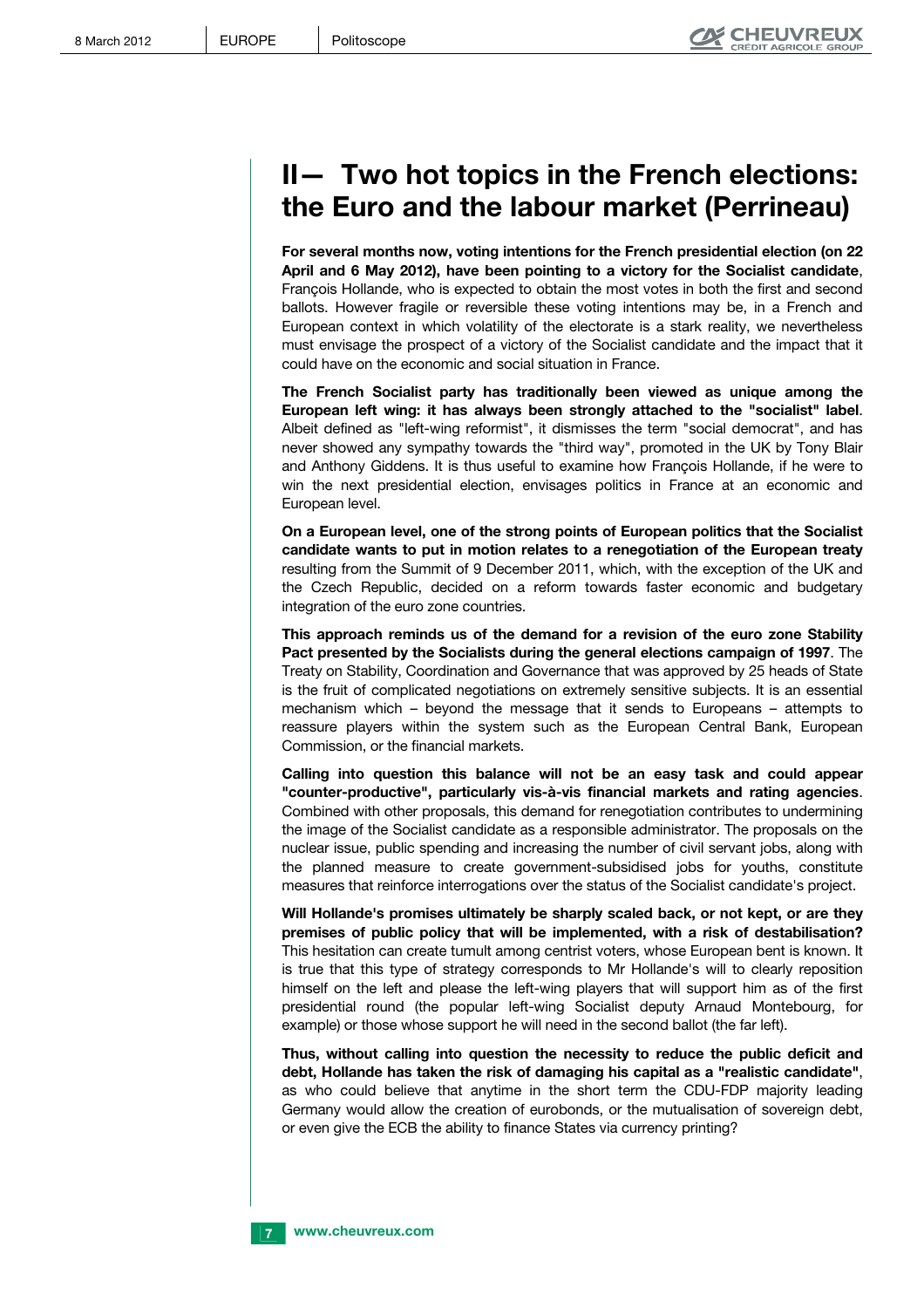**Beyond these European issues, a blind spot remains in the Socialist candidate's current project: that of the reform of the labour market**. As a matter of fact, the European countries that currently seem to be doing the best are the ones that have adopted winning combinations of both budgetary adjustment and deep reforms of the labour and production markets<sup>7</sup>.

**Three months away from the presidential elections, the Socialist candidate's programme remains very elusive on the subject**. As for a considerable portion of the outgoing majority, the reason is the fear, in the event of a victory for the left, of a highly reactive social movement related to this subject (which we got an idea of during the long protests of autumn 2010 against the reform of the retirement age).

**However, with proposals stemming from both government projects and outgoing president Nicolas Sarkozy as candidate, it is possible that the presidential debate will focus on the reform of the labour market** based on – to use Prime Minister François Fillon's expression – four "structural decisions": training for the unemployed, easing of the cost of labour, measures to boost the competitiveness of companies and the length of the work week.

**However, the room for manoeuvre in this debate remains relatively limited, in that current voting intention polls show that Sarkozy's score is tightly squeezed** (with 25- 26% of voting intentions), for the time being, between the Socialists, which have a high level of voting intentions (above 30%), and a strong extreme-right National Front party (between 17% and 19%).

**Moreover, beyond all their differences, the Socialists and the National Front are not inclined towards a debate on the labour-market reform**. Beyond the presidential campaign and the emerging power struggle, the prospect of a victory of the Socialist candidate and the strong level of influence of the extreme right put both the debate on European policy and the reform of the labour market "under influence".

**In the event of a victory of the left wing, Hollande will be led to make concessions to a portion of the left-wing powers who made up the "No" campaign in 2005**, at the time of the French referendum on the Treaty for the European Constitution. On the other side of the political chessboard, the electoral threat presented by National Front leader Marine Le Pen contributes to reducing the leeway of the debate on decisive issues such as the euro zone or the reform of the labour market.

Pascal Perrineau

j  $^7$  The Netherlands, Denmark, the UK and Germany have all explored these paths, and, despite their differences, all find common ground: these countries have implemented budgetary adjustments based on spending alongside public policies that seek to boost demand for labour and deregulate the production and labour markets.